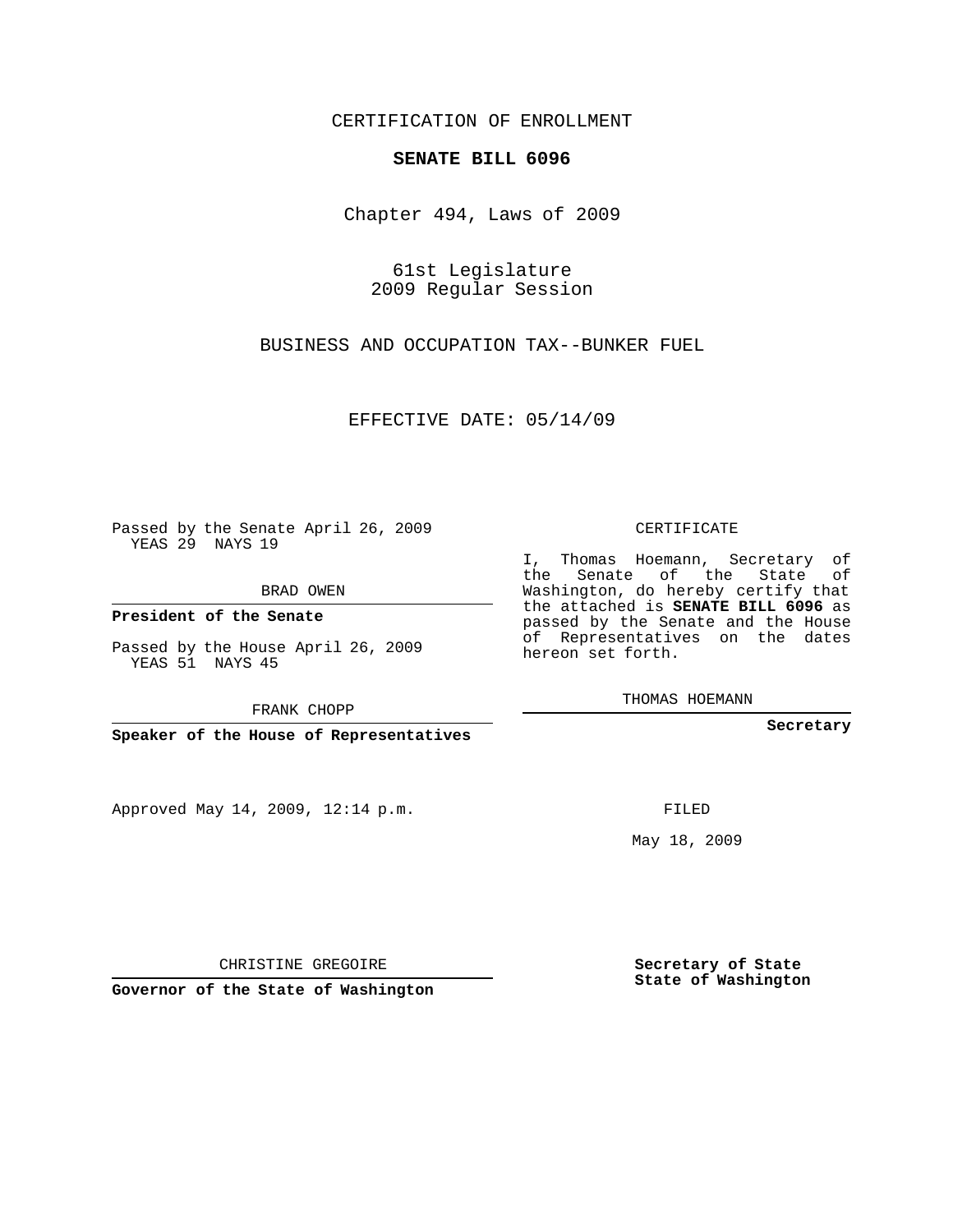## **SENATE BILL 6096** \_\_\_\_\_\_\_\_\_\_\_\_\_\_\_\_\_\_\_\_\_\_\_\_\_\_\_\_\_\_\_\_\_\_\_\_\_\_\_\_\_\_\_\_\_

\_\_\_\_\_\_\_\_\_\_\_\_\_\_\_\_\_\_\_\_\_\_\_\_\_\_\_\_\_\_\_\_\_\_\_\_\_\_\_\_\_\_\_\_\_

Passed Legislature - 2009 Regular Session

**State of Washington 61st Legislature 2009 Regular Session By** Senator Tom

Read first time 02/25/09. Referred to Committee on Ways & Means.

 AN ACT Relating to the taxation of the manufacturing and selling of fuel for consumption outside the waters of the United States by vessels in foreign commerce; amending RCW 82.04.433; creating new sections; and declaring an emergency.

BE IT ENACTED BY THE LEGISLATURE OF THE STATE OF WASHINGTON:

 NEW SECTION. **Sec. 1.** (1) Through this act the legislature intends to address the taxation of persons manufacturing and/or selling bunker fuel. Bunker fuel is fuel intended for consumption outside the waters of the United States by vessels in foreign commerce. Although the state has historically collected tax from bunker fuel manufacturers, recently questions have arisen whether the manufacture of bunker fuel is subject to business and occupation tax under RCW 82.04.240. Pursuant to this act, the activity is taxable under RCW 82.04.240.

 (2) The legislature finds that at the time the deduction allowed under RCW 82.04.433 was enacted in 1985, it was intended to apply only to the wholesaling or retailing of bunker fuel. In 1987 the legislature enacted the multiple activities tax credit in RCW 82.04.440. Enactment of the multiple activities tax credit resulted in changed tax liability for certain taxpayers. In particular, some